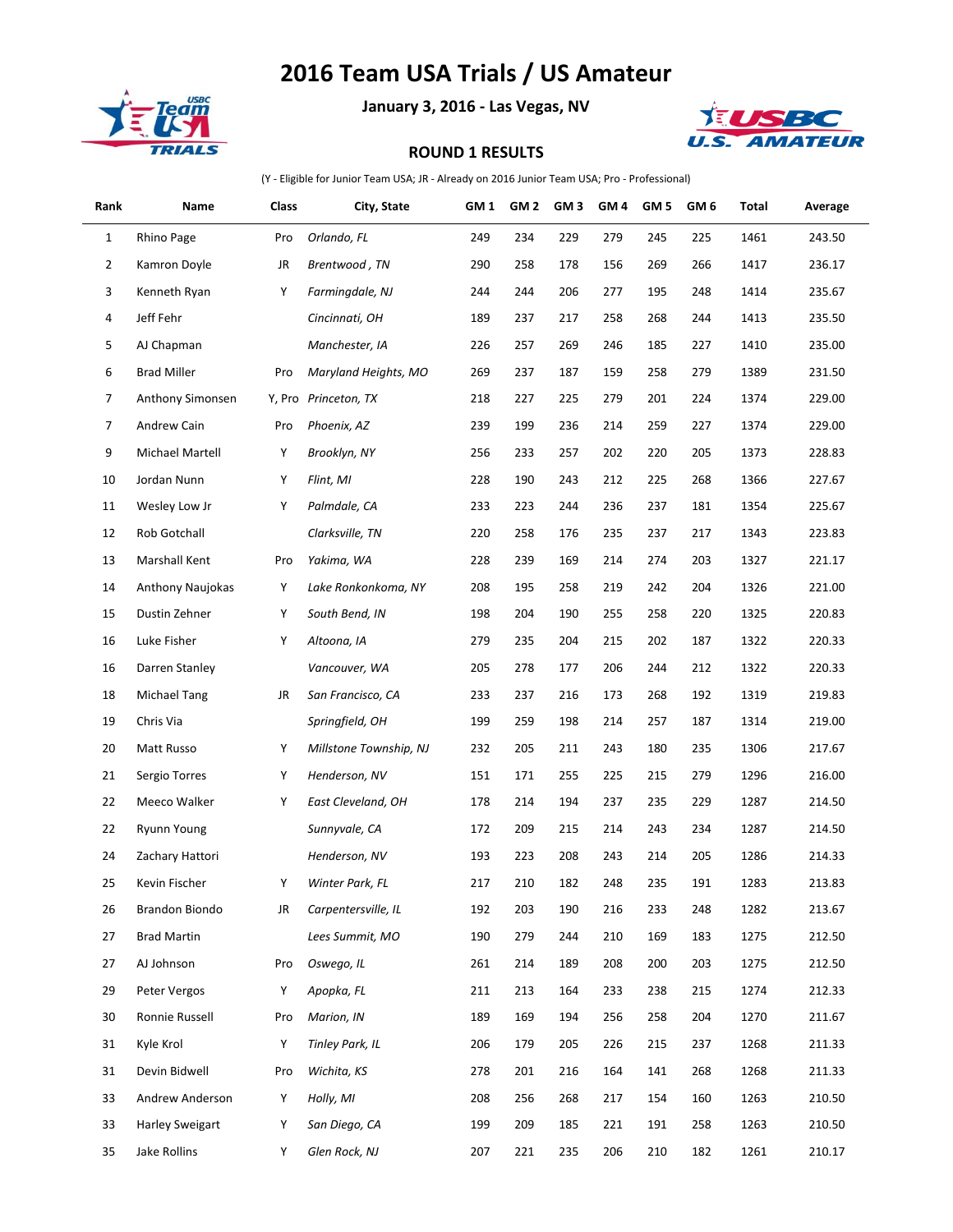| 36 | Tom Hankey              | Υ   | Great Barrnig, MA       | 220 | 182 | 235 | 186 | 235 | 201 | 1259 | 209.83 |
|----|-------------------------|-----|-------------------------|-----|-----|-----|-----|-----|-----|------|--------|
| 37 | <b>Steve Novak</b>      |     | Bay City, MI            | 178 | 203 | 183 | 228 | 200 | 266 | 1258 | 209.67 |
| 38 | Ben Pallardy            | Υ   | Lexington, KY           | 203 | 233 | 200 | 264 | 213 | 144 | 1257 | 209.50 |
| 38 | Joseph Grondin          | Υ   | San Pedro, CA           | 258 | 181 | 201 | 201 | 217 | 199 | 1257 | 209.50 |
| 40 | Matthew Farber          |     | Plainview, NY           | 236 | 189 | 200 | 195 | 246 | 190 | 1256 | 209.33 |
| 40 | <b>Mick Eaton</b>       |     | Wyoming, MI             | 224 | 150 | 242 | 226 | 201 | 213 | 1256 | 209.33 |
| 42 | Jacques Kaune           |     | Oskaloosa, IA           | 224 | 184 | 207 | 220 | 235 | 184 | 1254 | 209.00 |
| 43 | Steve Smith             |     | San Diego, CA           | 197 | 240 | 195 | 215 | 241 | 163 | 1251 | 208.50 |
| 44 | Daniel Hanson           | Υ   | Tacoma, WA              | 175 | 206 | 247 | 189 | 210 | 223 | 1250 | 208.33 |
| 44 | Chad Mee                | JR  | Hamburg, NY             | 227 | 181 | 192 | 219 | 188 | 243 | 1250 | 208.33 |
| 46 | John Janawicz           |     | Winter Haven, FL        | 235 | 213 | 268 | 201 | 186 | 146 | 1249 | 208.17 |
| 47 | Jon Trzcinski           |     | Lake Wales, FL          | 207 | 216 | 203 | 168 | 224 | 228 | 1246 | 207.67 |
| 47 | <b>Brett Cunningham</b> | Pro | Clay, NY                | 233 | 202 | 184 | 180 | 168 | 279 | 1246 | 207.67 |
| 49 | Sean Wilcox             | Υ   | Altamonte Springs, FL   | 278 | 188 | 208 | 164 | 218 | 188 | 1244 | 207.33 |
| 50 | Kristian Sieradzki      | Υ   | Seminole, FL            | 183 | 201 | 154 | 248 | 235 | 222 | 1243 | 207.17 |
| 51 | <b>Billy Goodman</b>    | Υ   | O'Fallon, IL            | 169 | 249 | 216 | 198 | 182 | 227 | 1241 | 206.83 |
| 52 | Chris Colella           | Pro | Templeton, MA           | 224 | 189 | 186 | 198 | 223 | 214 | 1234 | 205.67 |
| 52 | Joe Gerencser           | Υ   | Henderson, NV           | 226 | 226 | 159 | 183 | 198 | 242 | 1234 | 205.67 |
| 54 | Zach Brandt             | Υ   | Kalamazoo, MI           | 180 | 153 | 257 | 207 | 211 | 225 | 1233 | 205.50 |
| 55 | Alexander Martin        | Υ   | Smyrna, GA              | 216 | 215 | 194 | 196 | 225 | 180 | 1226 | 204.33 |
| 56 | James Matthews          | Υ   | Prattville, AL          | 255 | 181 | 253 | 187 | 169 | 180 | 1225 | 204.17 |
| 56 | Nick Kruml              |     | Downers Grove, IL       | 166 | 231 | 206 | 192 | 226 | 204 | 1225 | 204.17 |
| 58 | Matthew Diamond         | Υ   | Centerville, OH         | 123 | 205 | 244 | 192 | 213 | 246 | 1223 | 203.83 |
| 59 | Daniel Kimmer           | Υ   | Monticello, MN          | 236 | 175 | 192 | 193 | 194 | 232 | 1222 | 203.67 |
| 60 | George Duke             | Pro | Vidor, TX               | 208 | 257 | 193 | 190 | 159 | 212 | 1219 | 203.17 |
| 61 | <b>Ryan Winters</b>     | Υ   | Livonie, MI             | 188 | 156 | 213 | 265 | 190 | 205 | 1217 | 202.83 |
| 62 | Andrew Heritage         | Υ   | Beaverton, OR           | 188 | 212 | 200 | 221 | 204 | 191 | 1216 | 202.67 |
| 62 | Chris Barnes            | Pro | Double Oak, TX          | 225 | 219 | 190 | 188 | 198 | 196 | 1216 | 202.67 |
| 64 | Russ Oviatt             |     | Tempe, AZ               | 202 | 204 | 200 | 264 | 183 | 161 | 1214 | 202.33 |
| 65 | <b>Trent Mitchell</b>   |     | Chicago, IL             | 174 | 223 | 188 | 172 | 266 | 188 | 1211 | 201.83 |
| 66 | Tristan Leyen           | Υ   | Perry Hall, MD          | 236 | 192 | 233 | 177 | 227 | 145 | 1210 | 201.67 |
| 66 | Zeke Bayt               |     | Henderson, NV           | 211 | 189 | 203 | 178 | 237 | 192 | 1210 | 201.67 |
| 66 | Casey Cohagan           | Υ   | Fairport Harbor, OH     | 175 | 202 | 219 | 187 | 223 | 204 | 1210 | 201.67 |
| 69 | Dallas Leong            |     | Las Vegas, NV           | 217 | 182 | 200 | 172 | 169 | 268 | 1208 | 201.33 |
| 70 | <b>Briley Haugh</b>     | Υ   | Faribault, MN           | 210 | 248 | 184 | 138 | 183 | 243 | 1206 | 201.00 |
| 71 | Randy Cote              |     | Red Rock, AZ            | 200 | 193 | 250 | 221 | 172 | 169 | 1205 | 200.83 |
| 72 | <b>Teagan Smale</b>     | Υ   | <b>Boulder City, NV</b> | 235 | 213 | 212 | 158 | 215 | 171 | 1204 | 200.67 |
| 73 | Jacob Kersten           | Y   | Clarkston, MI           | 191 | 228 | 206 | 212 | 199 | 161 | 1197 | 199.50 |
| 73 | Kevin Bienko            | Y   | Kenmore, NY             | 205 | 187 | 200 | 233 | 184 | 188 | 1197 | 199.50 |
| 73 | <b>Brandon Williams</b> |     | Morgantown, WV          | 162 | 190 | 247 | 192 | 191 | 215 | 1197 | 199.50 |
| 76 | James Grago III         | Pro | Hampstead, NC           | 211 | 223 | 194 | 201 | 167 | 197 | 1193 | 198.83 |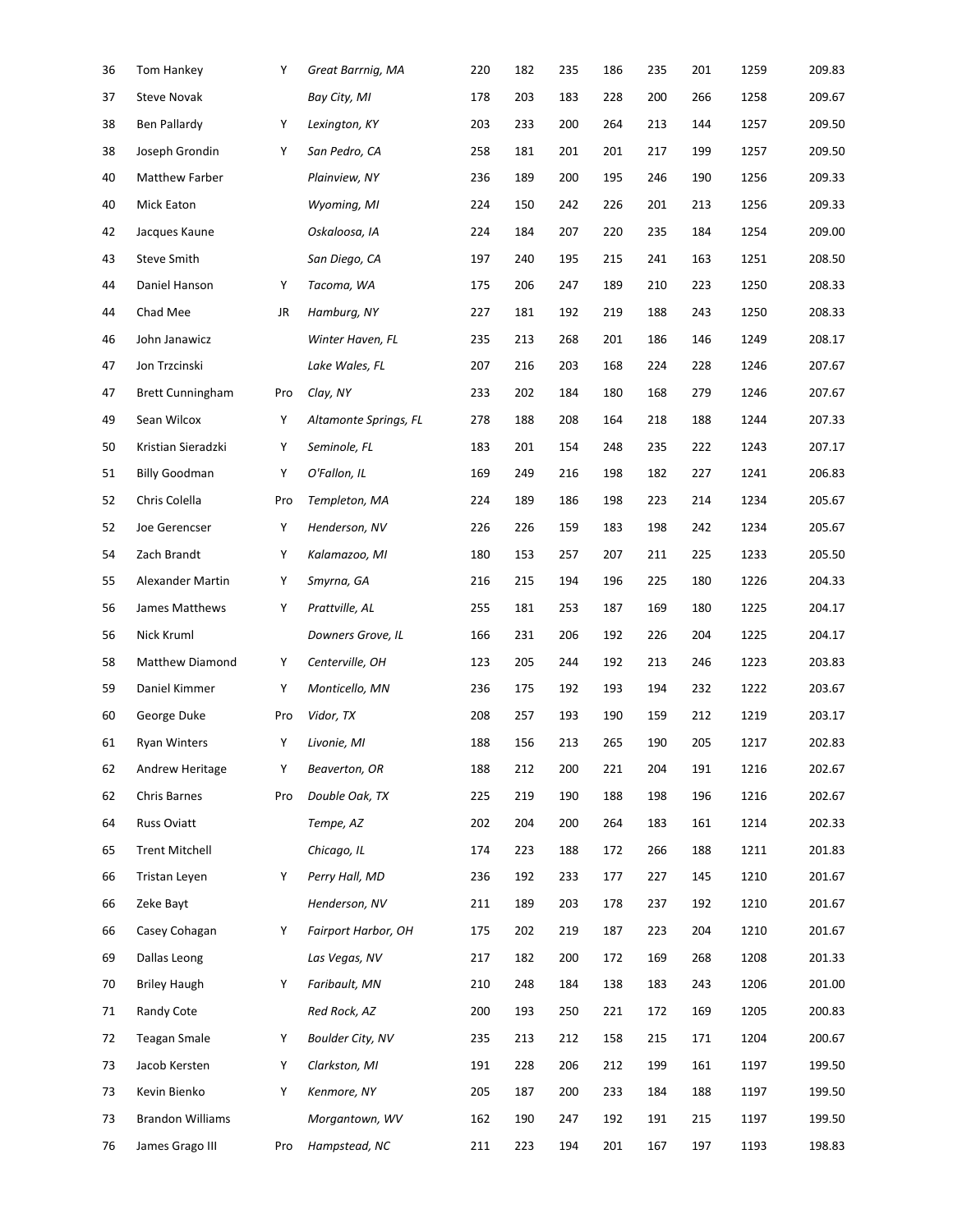| 77  | Jacob Klein                 | Υ   | East Islip, NY          | 216 | 150 | 187 | 253 | 203 | 183 | 1192 | 198.67 |
|-----|-----------------------------|-----|-------------------------|-----|-----|-----|-----|-----|-----|------|--------|
| 77  | Michael Eaton Jr            | Pro | Mason, OH               | 192 | 268 | 165 | 195 | 183 | 189 | 1192 | 198.67 |
| 79  | <b>Brandon Wanders</b>      | Υ   | Trabuco Canyon, CA      | 236 | 237 | 168 | 188 | 199 | 162 | 1190 | 198.33 |
| 79  | Darren Tang                 |     | San Francisco, CA       | 257 | 158 | 214 | 168 | 215 | 178 | 1190 | 198.33 |
| 79  | Brian Monnette Jr.          | Υ   | Lakewood, WA            | 167 | 216 | 176 | 191 | 237 | 203 | 1190 | 198.33 |
| 82  | Nick Pate                   |     | Inver Grove Heights, MN | 193 | 202 | 245 | 175 | 216 | 153 | 1184 | 197.33 |
| 82  | Jake Provenzano             | Υ   | Wichita, KS             | 200 | 188 | 236 | 190 | 188 | 182 | 1184 | 197.33 |
| 82  | Anthony Schanen             | Υ   | Glendale, CA            | 212 | 209 | 225 | 151 | 197 | 190 | 1184 | 197.33 |
| 85  | <b>Tommie McNeal</b>        | Υ   | Burien, WA              | 177 | 256 | 158 | 201 | 191 | 198 | 1181 | 196.83 |
| 85  | Andrew Olson                | Υ   | Sun Prairie, WI         | 201 | 157 | 237 | 191 | 194 | 201 | 1181 | 196.83 |
| 85  | Franklin Snodgrass          |     | Sterling Heights, MI    | 99  | 216 | 196 | 189 | 245 | 236 | 1181 | 196.83 |
| 88  | Jacob Gill                  |     | Albuguergue, NM         | 208 | 171 | 201 | 205 | 199 | 195 | 1179 | 196.50 |
| 89  | Deeronn Booker              |     | Anaheim, CA             | 215 | 163 | 211 | 212 | 214 | 157 | 1172 | 195.33 |
| 90  | Eric Erb                    | Υ   | Gap, PA                 | 229 | 202 | 224 | 176 | 170 | 169 | 1170 | 195.00 |
| 91  | Bryan Dragotta              |     | Selden, NY              | 209 | 191 | 208 | 231 | 181 | 149 | 1169 | 194.83 |
| 91  | <b>Tyler Cortez Schenck</b> | JR  | Phoenix, AZ             | 185 | 167 | 212 | 206 | 207 | 192 | 1169 | 194.83 |
| 91  | Steven Lemke                |     | Nacogdoches, TX         | 168 | 206 | 232 | 170 | 167 | 226 | 1169 | 194.83 |
| 91  | <b>Gregory Tack</b>         | Υ   | Port Murray, NJ         | 160 | 204 | 203 | 166 | 200 | 236 | 1169 | 194.83 |
| 95  | Thomas Grunwald             | Υ   | Astoria, NY             | 170 | 151 | 230 | 243 | 177 | 197 | 1168 | 194.67 |
| 96  | <b>Bradley Crouse</b>       | Υ   | Nazareth, PA            | 223 | 196 | 174 | 210 | 179 | 183 | 1165 | 194.17 |
| 96  | Jacob Mullen                | Υ   | Bellingham, WA          | 213 | 138 | 175 | 222 | 194 | 223 | 1165 | 194.17 |
| 98  | Phill Breitbach             |     | Dubuque, IA             | 233 | 191 | 178 | 169 | 190 | 202 | 1163 | 193.83 |
| 99  | Dakota Vostry               | Υ   | Bolingbrook, IL         | 173 | 167 | 189 | 177 | 198 | 258 | 1162 | 193.67 |
| 100 | Charles Easton              |     | Sylvania, OH            | 185 | 165 | 203 | 157 | 233 | 218 | 1161 | 193.50 |
| 100 | Ryan Ashby                  |     | Mentor, OH              | 184 | 157 | 184 | 213 | 198 | 225 | 1161 | 193.50 |
| 102 | Antar Howard                | Υ   | Kalamazoo, MI           | 182 | 180 | 243 | 191 | 156 | 206 | 1158 | 193.00 |
| 103 | Kyler McDonald              |     | Vandalia, OH            | 213 | 206 | 171 | 197 | 179 | 191 | 1157 | 192.83 |
| 103 | Alex Aguirre                | Υ   | Tracy, CA               | 210 | 212 | 175 | 192 | 171 | 197 | 1157 | 192.83 |
| 105 | Noel Vega                   | Pro | New Gardens, NY         | 183 | 204 | 172 | 176 | 244 | 176 | 1155 | 192.50 |
| 105 | Alex Glinski                | Υ   | Linfield, PA            | 200 | 180 | 169 | 172 | 231 | 203 | 1155 | 192.50 |
| 107 | Nicholas Pollak             | Υ   | Las Vegas, NV           | 185 | 195 | 241 | 197 | 151 | 184 | 1153 | 192.17 |
| 108 | Sam Cantrell                | Υ   | Citrus Heights, CA      | 164 | 210 | 169 | 151 | 256 | 201 | 1151 | 191.83 |
| 109 | Perry Crowell Iv            | Pro | Hoquiam, WA             | 189 | 193 | 237 | 177 | 166 | 186 | 1148 | 191.33 |
| 110 | Andrew Hall                 | Y   | Westborough, MA         | 230 | 208 | 164 | 153 | 166 | 223 | 1144 | 190.67 |
| 111 | Richard Paul III            | Υ   | Winton, CA              | 207 | 184 | 239 | 153 | 178 | 181 | 1142 | 190.33 |
| 112 | Darwin Wimer                |     | Mesquite, NV            | 182 | 180 | 209 | 205 | 191 | 172 | 1139 | 189.83 |
| 113 | Joshua Pate                 | Υ   | Inver Grove Heights, MN | 188 | 190 | 192 | 175 | 232 | 161 | 1138 | 189.67 |
| 114 | Dan Knowlton                |     | Dade City, FL           | 194 | 219 | 202 | 204 | 149 | 166 | 1134 | 189.00 |
| 115 | Joshua Rondino              | Υ   | Lilburn, GA             | 194 | 152 | 190 | 211 | 191 | 193 | 1131 | 188.50 |
| 116 | Thomas Frost                | Y   | O Fallon, IL            | 181 | 144 | 205 | 167 | 183 | 246 | 1126 | 187.67 |
| 117 | Josh Mullen                 |     | Bellingham, WA          | 183 | 187 | 173 | 204 | 195 | 181 | 1123 | 187.17 |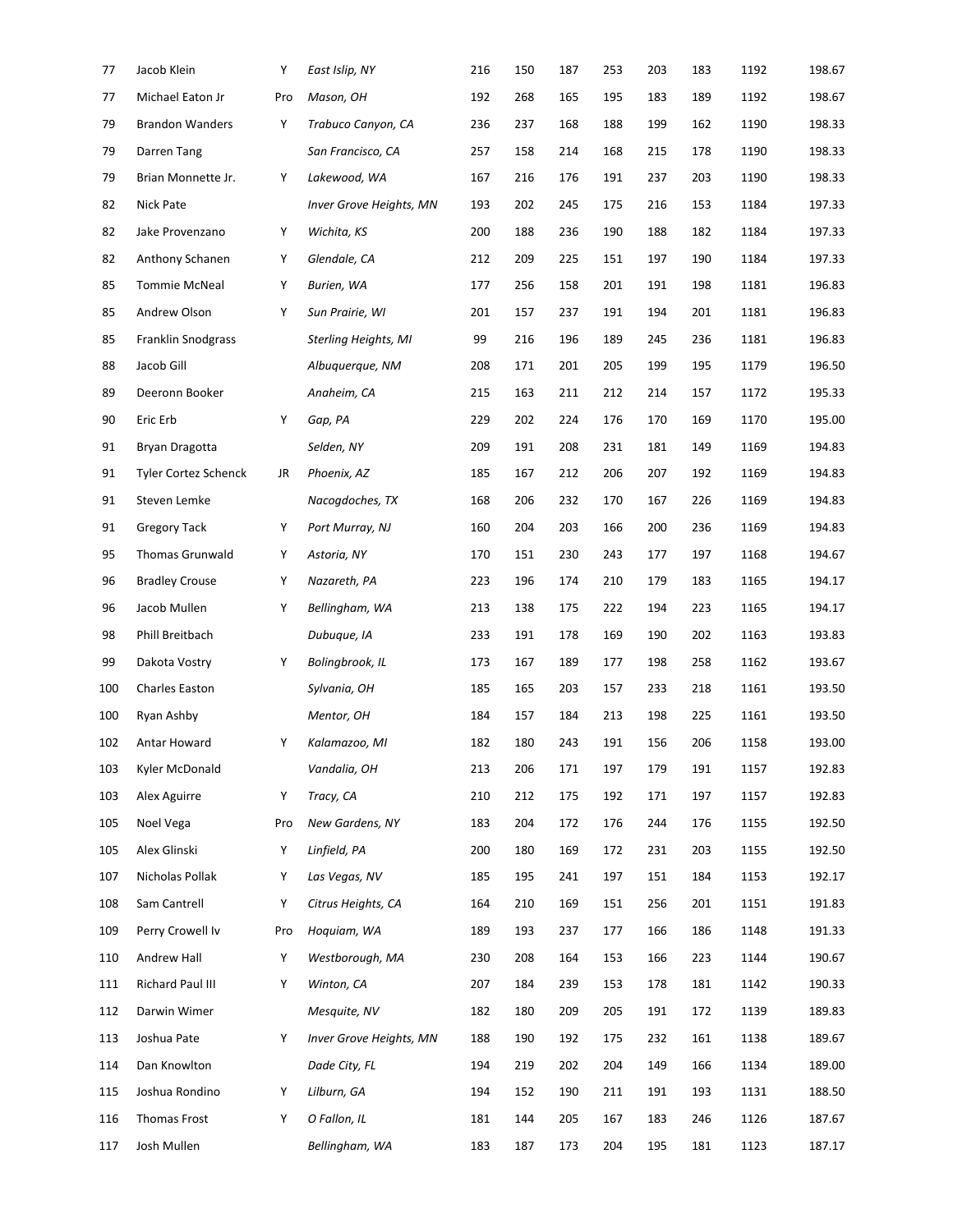| 117 | Nicholas Azumi         | Υ   | Waipahu, HI             | 170 | 168 | 205 | 173 | 207 | 200 | 1123 | 187.17 |
|-----|------------------------|-----|-------------------------|-----|-----|-----|-----|-----|-----|------|--------|
| 119 | Aaron Turner           | Υ   | Kenosha, WI             | 180 | 213 | 191 | 176 | 194 | 168 | 1122 | 187.00 |
| 120 | Alex George            | Υ   | Wichita, KS             | 218 | 163 | 181 | 182 | 189 | 186 | 1119 | 186.50 |
| 120 | Edwin Baradas          | Υ   | Roseville, CA           | 176 | 149 | 196 | 202 | 203 | 193 | 1119 | 186.50 |
| 122 | Raymond Young          | Υ   | Monticello, MN          | 216 | 174 | 176 | 174 | 201 | 176 | 1117 | 186.17 |
| 122 | Andrew Colon           |     | Zephrhills, FL          | 185 | 170 | 175 | 212 | 178 | 197 | 1117 | 186.17 |
| 124 | Micah McCracken        | Υ   | Fort Worth, TX          | 178 | 194 | 199 | 176 | 177 | 192 | 1116 | 186.00 |
| 125 | Mason Yamada           | Υ   | Kenai, AK               | 178 | 221 | 193 | 187 | 171 | 165 | 1115 | 185.83 |
| 126 | <b>Bryant Ezell</b>    | Υ   | Fayettevile, AR         | 178 | 225 | 180 | 225 | 150 | 156 | 1114 | 185.67 |
| 126 | Richard (Ric) McCormic | Υ   | Cincinnati, OH          | 200 | 218 | 200 | 162 | 137 | 197 | 1114 | 185.67 |
| 128 | Jaxon Helland          | Υ   | Mound, MN               | 153 | 195 | 182 | 198 | 158 | 225 | 1111 | 185.17 |
| 129 | Sebastian Steele       | Υ   | Apopka, FL              | 155 | 148 | 174 | 166 | 244 | 223 | 1110 | 185.00 |
| 130 | Bryan Eaton            |     | Wyoming, MI             | 233 | 195 | 145 | 222 | 154 | 160 | 1109 | 184.83 |
| 131 | Jack Celmer            | Υ   | Wernersville, PA        | 193 | 178 | 204 | 170 | 189 | 170 | 1104 | 184.00 |
| 132 | David McGowan          |     | Ringgold, GA            | 204 | 175 | 196 | 203 | 137 | 188 | 1103 | 183.83 |
| 133 | Brennan Haugh          | Υ   | Faribault, MN           | 182 | 160 | 185 | 235 | 157 | 182 | 1101 | 183.50 |
| 133 | Holden Luke            | Υ   | Sioux Falls, SD         | 189 | 184 | 210 | 186 | 147 | 185 | 1101 | 183.50 |
| 135 | Corben Etteldorf       |     | Las Vegas, NV           | 194 | 184 | 204 | 191 | 155 | 171 | 1099 | 183.17 |
| 136 | Kyle Hayes             | Υ   | Macomb, MI              | 182 | 204 | 201 | 180 | 155 | 176 | 1098 | 183.00 |
| 137 | Joesph Yant            | Υ   | St. Anthony, MN         | 180 | 189 | 213 | 169 | 165 | 176 | 1092 | 182.00 |
| 137 | Aaron Yuratovich       | Υ   | Olathe, KS              | 190 | 197 | 181 | 161 | 182 | 181 | 1092 | 182.00 |
| 139 | Logan Williams         | Υ   | Anchorage, AK           | 160 | 171 | 160 | 209 | 192 | 197 | 1089 | 181.50 |
| 140 | Greg Young             | Υ   | Viera, FL               | 141 | 176 | 171 | 186 | 247 | 167 | 1088 | 181.33 |
| 141 | Kaan Kurt              | Υ   | Leland, NC              | 185 | 235 | 156 | 127 | 213 | 170 | 1086 | 181.00 |
| 142 | Logan Langer           | Υ   | Owatonna, MN            | 164 | 177 | 180 | 202 | 176 | 186 | 1085 | 180.83 |
| 143 | Vince Biondo           | Pro | Carpentersville, IL     | 161 | 175 | 194 | 163 | 212 | 179 | 1084 | 180.67 |
| 144 | <b>Chase Benites</b>   | Υ   | Grandville, MI          | 183 | 158 | 134 | 183 | 161 | 259 | 1078 | 179.67 |
| 145 | Joshua Franz           |     | Lees Summit, MO         | 211 | 177 | 197 | 140 | 188 | 164 | 1077 | 179.50 |
| 145 | Corben Sadowski        | Υ   | Roselle, IL             | 191 | 170 | 172 | 183 | 180 | 181 | 1077 | 179.50 |
| 147 | Alex Blaisdell         |     | Champlin, MN            | 186 | 206 | 247 | 140 | 141 | 156 | 1076 | 179.33 |
| 148 | Donovan Thomas         | Υ   | Longmont, CO            | 182 | 153 | 214 | 169 | 171 | 184 | 1073 | 178.83 |
| 148 | Terrance (TJ) Rock     | Υ   | Henderson, NV           | 163 | 144 | 150 | 224 | 192 | 200 | 1073 | 178.83 |
| 150 | Tyler Klinepier        | Υ   | Inver Grove Heights, MN | 203 | 175 | 148 | 197 | 212 | 128 | 1063 | 177.17 |
| 151 | Mark Curtis            |     | Torrance, CA            | 196 | 163 | 182 | 163 | 172 | 186 | 1062 | 177.00 |
| 152 | Nicholas Alford        |     | Moreno Valley, CA       | 187 | 158 | 209 | 150 | 194 | 160 | 1058 | 176.33 |
| 152 | Robert Altieri         |     | Vancouver, WA           | 146 | 174 | 206 | 204 | 165 | 163 | 1058 | 176.33 |
| 152 | Justin Zwaschka        |     | Bel Aire, KS            | 160 | 161 | 196 | 133 | 163 | 245 | 1058 | 176.33 |
| 155 | <b>Brendan Thomas</b>  | Υ   | Santa Clara, UT         | 171 | 161 | 159 | 200 | 193 | 173 | 1057 | 176.17 |
| 156 | Lucas Perdieu          | Υ   | De Witt, IA             | 160 | 193 | 182 | 182 | 181 | 156 | 1054 | 175.67 |
| 157 | Matthew Karney         | Υ   | Minneapolis, MN         | 188 | 184 | 182 | 185 | 152 | 160 | 1051 | 175.17 |
| 157 | Jeffrey Bartos         |     | Palatine, IL            | 175 | 157 | 145 | 220 | 194 | 160 | 1051 | 175.17 |